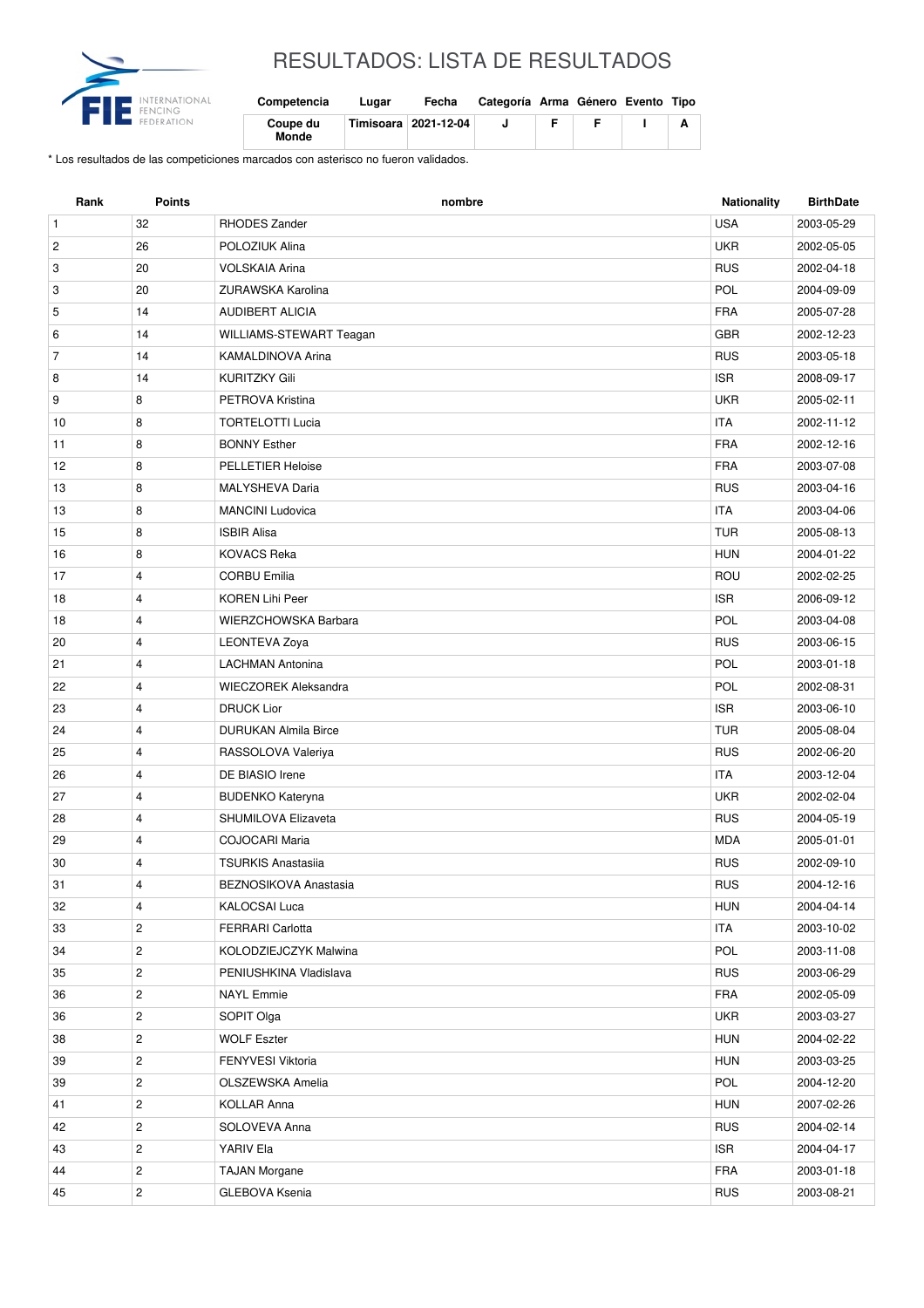| Rank | Points                | nombre                        | <b>Nationality</b> | <b>BirthDate</b> |
|------|-----------------------|-------------------------------|--------------------|------------------|
| 46   | $\overline{c}$        | <b>BEARDMORE Emily</b>        | <b>GBR</b>         | 2002-08-24       |
| 47   | $\mathbf{2}$          | <b>MAMEDOVA Aila</b>          | <b>RUS</b>         | 2005-08-11       |
| 48   | $\overline{2}$        | <b>DARDE Cyrielle</b>         | <b>FRA</b>         | 2003-02-16       |
| 49   | $\overline{c}$        | EISTERT Julia                 | <b>AUT</b>         | 2002-07-19       |
| 49   | $\overline{c}$        | <b>KUS Natasza</b>            | <b>POL</b>         | 2007-05-28       |
| 51   | $\overline{c}$        | <b>SOFRAN Teodora</b>         | ROU                | 2003-05-15       |
| 52   | $\overline{c}$        | <b>OKLINSKA Marta</b>         | POL                | 2003-06-02       |
| 53   | $\mathbf{2}^{\prime}$ | FENGER Filippa Dybdal         | <b>DEN</b>         | 2002-11-12       |
| 54   | $\overline{2}$        | <b>MAROSI</b> Greta           | <b>HUN</b>         | 2007-07-05       |
| 55   | $\overline{2}$        | ROUSSEAU Marion               | <b>FRA</b>         | 2003-08-19       |
| 56   | $\overline{c}$        | <b>NEKIFOR Erika</b>          | <b>HUN</b>         | 2002-02-19       |
| 57   | $\mathbf{2}$          | <b>GORPENCHENKO Viktorija</b> | <b>UKR</b>         | 2004-12-17       |
| 57   | $\overline{2}$        | SILK Georgia                  | <b>GBR</b>         | 2002-08-09       |
| 59   | $\overline{2}$        | CHYZHYKOVA Yelyzaveta         | <b>UKR</b>         | 2005-11-04       |
| 59   | $\mathbf{2}$          | SOPIT SVITLANA                | <b>UKR</b>         | 2003-02-27       |
| 61   | $\overline{2}$        | <b>KNIGHT Skylar</b>          | <b>USA</b>         | 2004-08-06       |
| 62   | $\overline{2}$        | <b>CHARLIER Amandine</b>      | <b>BEL</b>         | 2002-03-14       |
| 63   | $\overline{2}$        | <b>EROS Nikol</b>             | <b>ISR</b>         | 2002-01-03       |
| 64   | $\mathbf{2}^{\prime}$ | <b>ROGER Garance</b>          | <b>FRA</b>         | 2005-01-14       |
| 65   | $\mathbf{1}$          | <b>GROESS Chiara</b>          | <b>AUT</b>         | 2003-10-27       |
| 66   | $\mathbf{1}$          | SYZAREVA Marianna             | <b>UKR</b>         | 2002-03-15       |
| 67   | $\mathbf{1}$          | <b>CASTILLO-BERNAUS Katie</b> | <b>GBR</b>         | 2004-08-01       |
| 68   | $\mathbf{1}$          | <b>DINCA Andreea</b>          | ROU                | 2005-09-03       |
| 69   | $\mathbf{1}$          | ZACHAREWICZ Ewa               | POL                | 2003-02-17       |
| 70   | $\mathbf{1}$          | <b>JOSAN Uliana-Dumitrita</b> | <b>MDA</b>         | 2007-01-01       |
| 70   | $\mathbf{1}$          | <b>TEODORESCU Maria</b>       | ROU                | 2005-08-19       |
| 72   | $\mathbf{1}$          | <b>KAIRANE Marija</b>         | LAT                | 2002-11-12       |
| 73   | $\mathbf{1}$          | <b>TEACA Sabina</b>           | <b>FRA</b>         | 2002-12-24       |
| 74   | $\mathbf{1}$          | <b>GARGNE Elsa</b>            | <b>FRA</b>         | 2002-01-29       |
| 75   | $\mathbf{1}$          | <b>ZSOLDOSI Emilia</b>        | <b>HUN</b>         | 2003-09-08       |
| 76   | $\mathbf{1}$          | <b>OLSTROEM Stine Bank</b>    | <b>DEN</b>         | 2003-04-18       |
| 77   | 1                     | <b>BARBU</b> Ioana            | ROU                | 2008-01-07       |
| 78   | $\mathbf{1}$          | SZEKERES Laura                | <b>HUN</b>         | 2002-05-21       |
| 79   | $\mathbf{1}$          | <b>MALE Enya</b>              | ROU                | 2006-11-22       |
| 80   | $\mathbf{1}$          | JELICIC Julija                | SRB                | 2003-09-26       |
| 81   | $\mathbf{1}$          | <b>MALNIECE Juta</b>          | LAT                | 2003-08-01       |
| 82   | $\mathbf{1}$          | ZAHAROVA Victoria             | <b>MDA</b>         | 2006-01-01       |
| 83   | $\mathbf{1}$          | FROMMER Eva Rebeka            | <b>HUN</b>         | 2005-05-25       |
| 84   | $\mathbf{1}$          | <b>ALBREIKI Noora</b>         | UAE                | 2002-02-21       |
| 84   | $\mathbf{1}$          | <b>JORDENS Heloise</b>        | <b>BEL</b>         | 2003-10-09       |
| 84   | $\mathbf{1}$          | WINTERBERG-POULSEN Marie      | <b>DEN</b>         | 2004-04-16       |
| 87   | $\mathbf{1}$          | <b>KULYK Kristina</b>         | <b>UKR</b>         | 2005-03-07       |
| 87   | $\mathbf{1}$          | <b>WOJTAS Hanna</b>           | POL                | 2007-03-15       |
| 89   | $\mathbf{1}$          | <b>MOND Amanda</b>            | <b>GBR</b>         | 2002-01-15       |
| 90   | $\mathbf{1}$          | FEKETE Hanga Barbara          | <b>HUN</b>         | 2002-10-08       |
| 90   | $\mathbf{1}$          | <b>GARDNER Georgia</b>        | GBR                | 2003-09-24       |
| 92   | $\mathbf{1}$          | <b>KNOX Eleanor</b>           | <b>GBR</b>         | 2003-06-15       |
| 93   | $\mathbf{1}$          | DOBRININA Uliana              | <b>MDA</b>         | 2006-03-23       |
| 94   | $\mathbf{1}$          | <b>BIASCO Karen</b>           | <b>ITA</b>         | 2004-05-05       |
| 95   | 1                     | SANCHEZ Chloe Marine          | <b>FRA</b>         | 2003-02-25       |